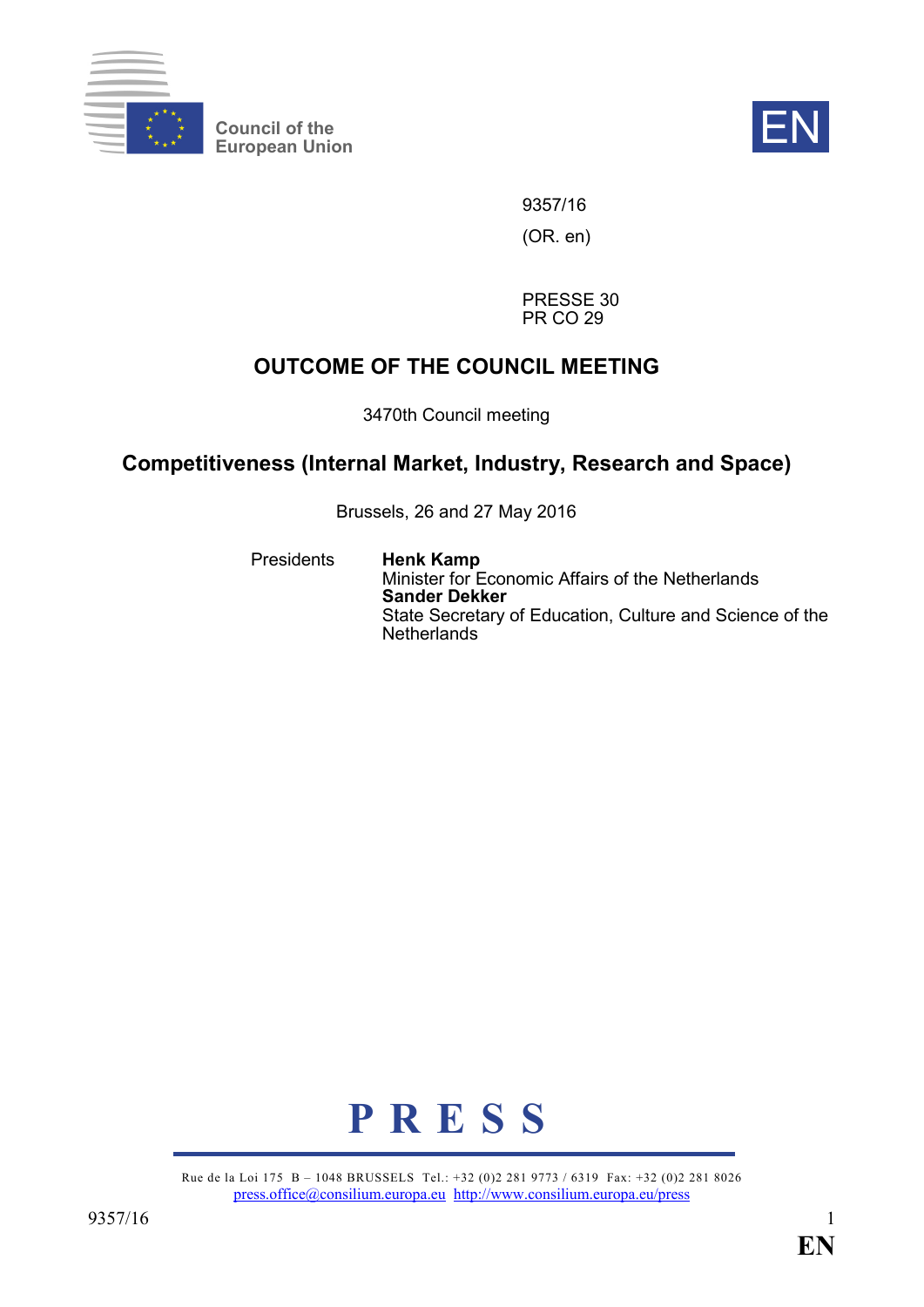# **CONTENTS<sup>1</sup>**

## **ITEMS DEBATED**

| Competitiveness check-up: impact of digitalisation on productivity - scoreboard4 |  |
|----------------------------------------------------------------------------------|--|
|                                                                                  |  |
|                                                                                  |  |
|                                                                                  |  |
|                                                                                  |  |
|                                                                                  |  |
|                                                                                  |  |
|                                                                                  |  |
|                                                                                  |  |
|                                                                                  |  |
|                                                                                  |  |

<sup>1</sup> • Where declarations, conclusions or resolutions have been formally adopted by the Council, this is indicated in the heading for the item concerned and the text is placed between quotation marks.

- Documents for which references are given in the text are available on the Council's Internet site (http://www.consilium.europa.eu).
- Acts adopted with statements for the Council minutes which may be released to the public are indicated by an asterisk; these statements are available on the Council's Internet site or may be obtained from the Press Office.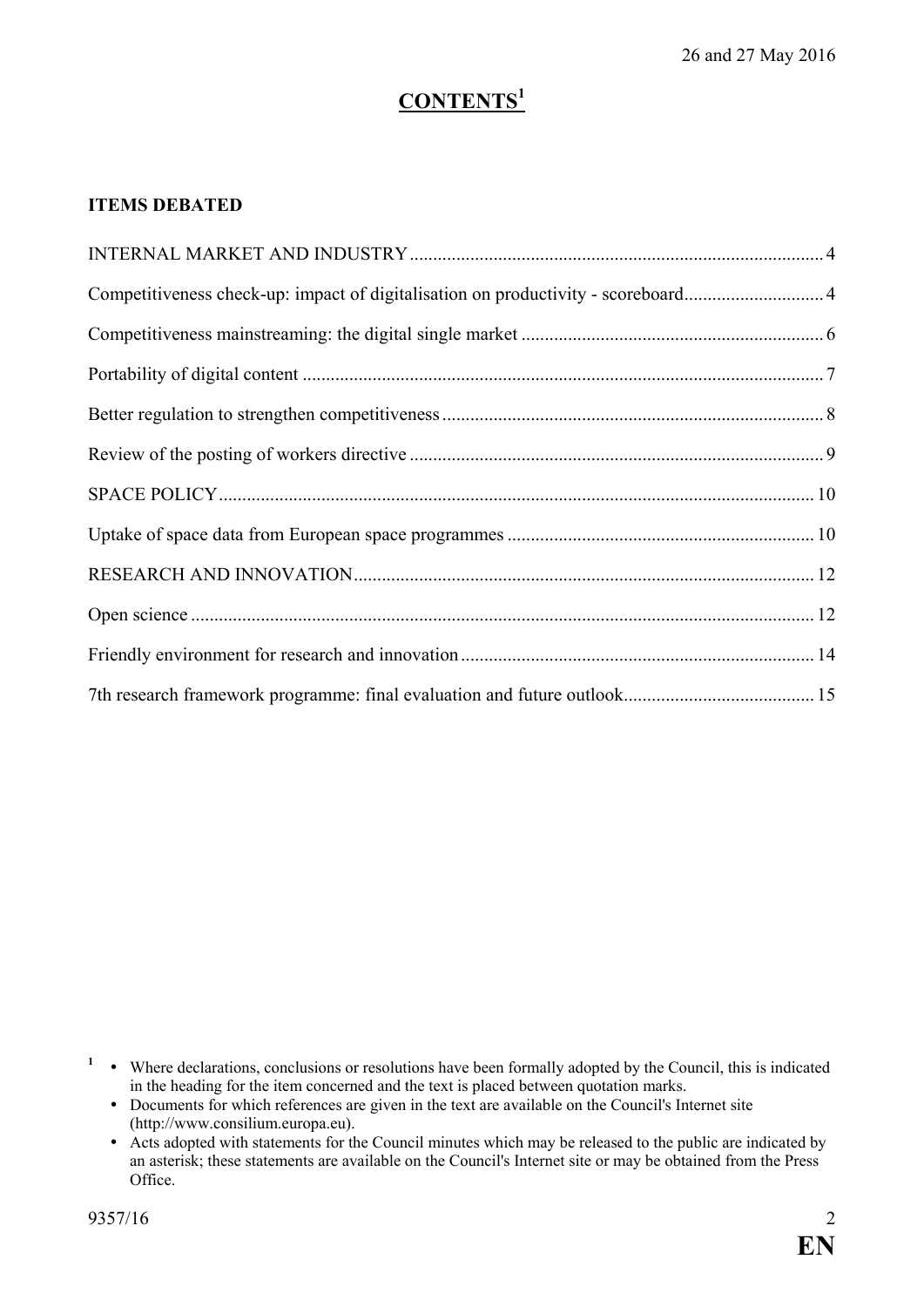## **OTHER ITEMS APPROVED**

## **INTERNAL MARKET**

|                | <b>INTELLECTUAL PROPERTY</b> |  |
|----------------|------------------------------|--|
|                |                              |  |
| <b>JUSTICE</b> |                              |  |
|                |                              |  |
|                | <b>AGRICULTURE</b>           |  |
|                |                              |  |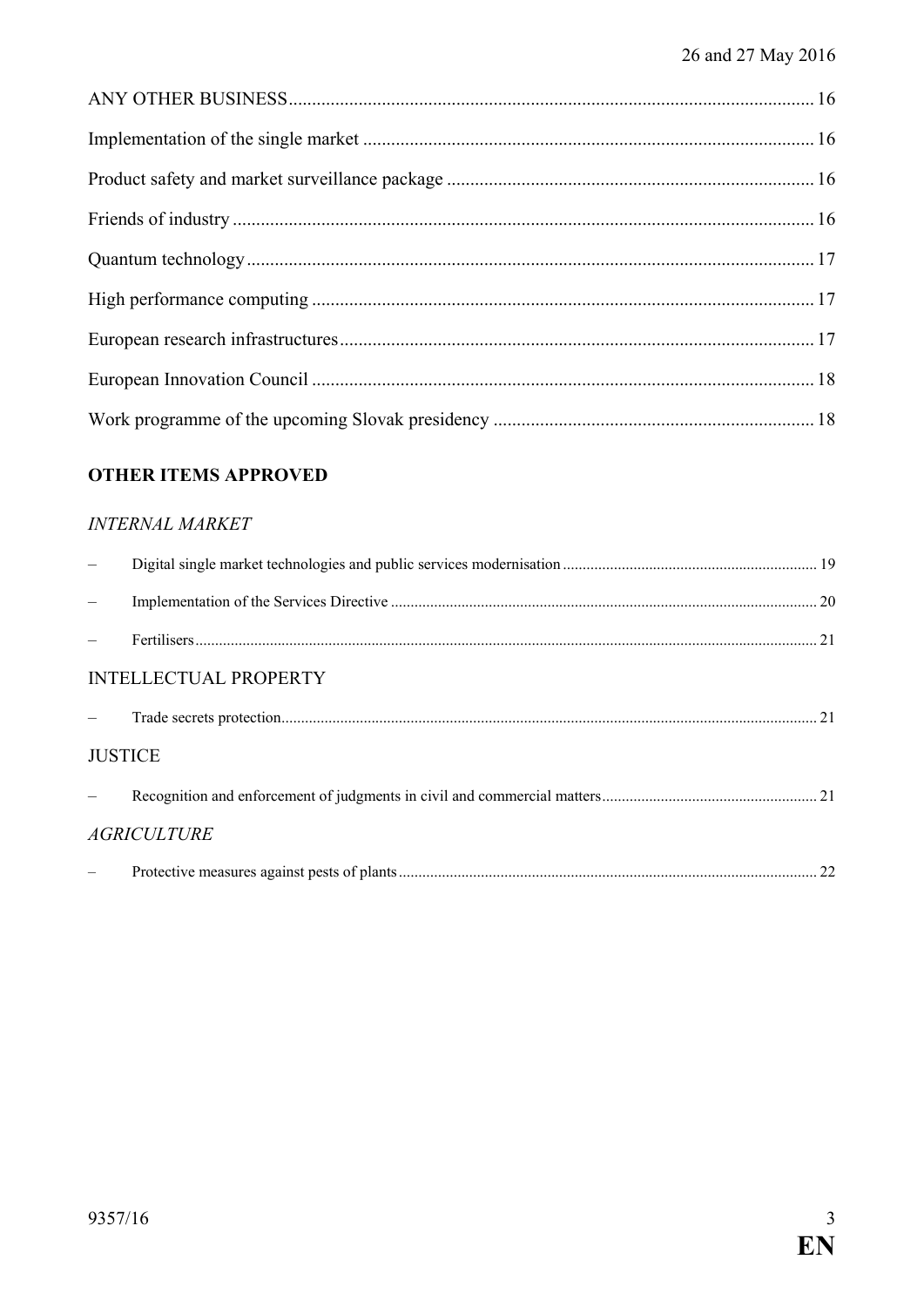#### **ITEMS DEBATED**

#### <span id="page-3-0"></span>**INTERNAL MARKET AND INDUSTRY**

#### <span id="page-3-1"></span>**Competitiveness check-up: impact of digitalisation on productivity - scoreboard**

Ministers exchanged views on the impact of digitalisation on productivity, with a focus on the services sector. The debate took place on the basis of a presentation by the Commission.

The presentation focused on productivity in services and the EU's place on the global scene; it mainly compared the EU to advanced economies like the USA on:

- labour productivity in the field of services.
- the contribution of services to productivity growth

- the level of investment and diffusion in information and communication technologies (ICT)

Delegations provided guidance on how to increase productivity in the EU and bridge the gap with more advanced regions in the world.

In particular, they mentioned:

- the need to target investments in promising fields like ICT, research and innovation
- the quick digitisation of the services sector
- the promotion of digital infrastructures and interconnection of networks
- the deepening of the single market
- to have a more qualitative and innovation-friendly legislation
- the promotion of training and skills in new technologies
- to facilitate initiatives in support of SMEs and start-ups.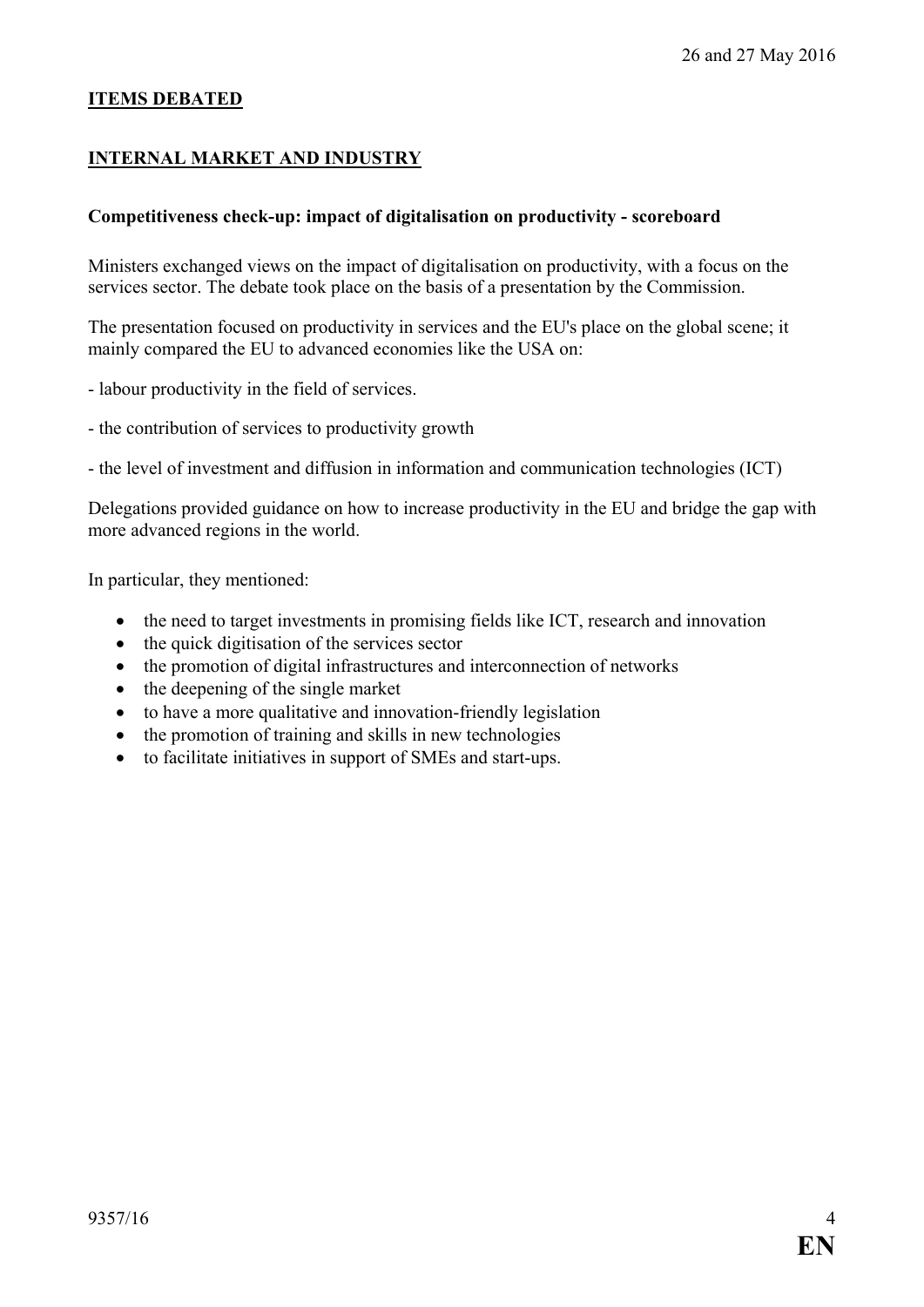The Council also took note of the progress made on preparations for the establishment of a competitiveness scoreboard. Member states and the Commission broadly supported the development of a scoreboard as a tool designed to better monitor developments in the field of competitiveness and capable of improving the quality of the decision-making process.

The scoreboard would include indicators on overall competitiveness as well as on the thematic areas which are most relevant for the competitiveness check-up.

The "competitiveness check-up" allows ministers to put forward priorities and respond to urgent issues and developments in the real economy. It is a regular working method aimed at improving the analysis of horizontal and sectoral economic issues as well as the monitoring of competitiveness mainstreaming.

In practice, it is based on a presentation by the Commission of the latest figures and trends related to micro-economic issues; ministers are invited to respond and provide input on possible implications for EU companies and citizens.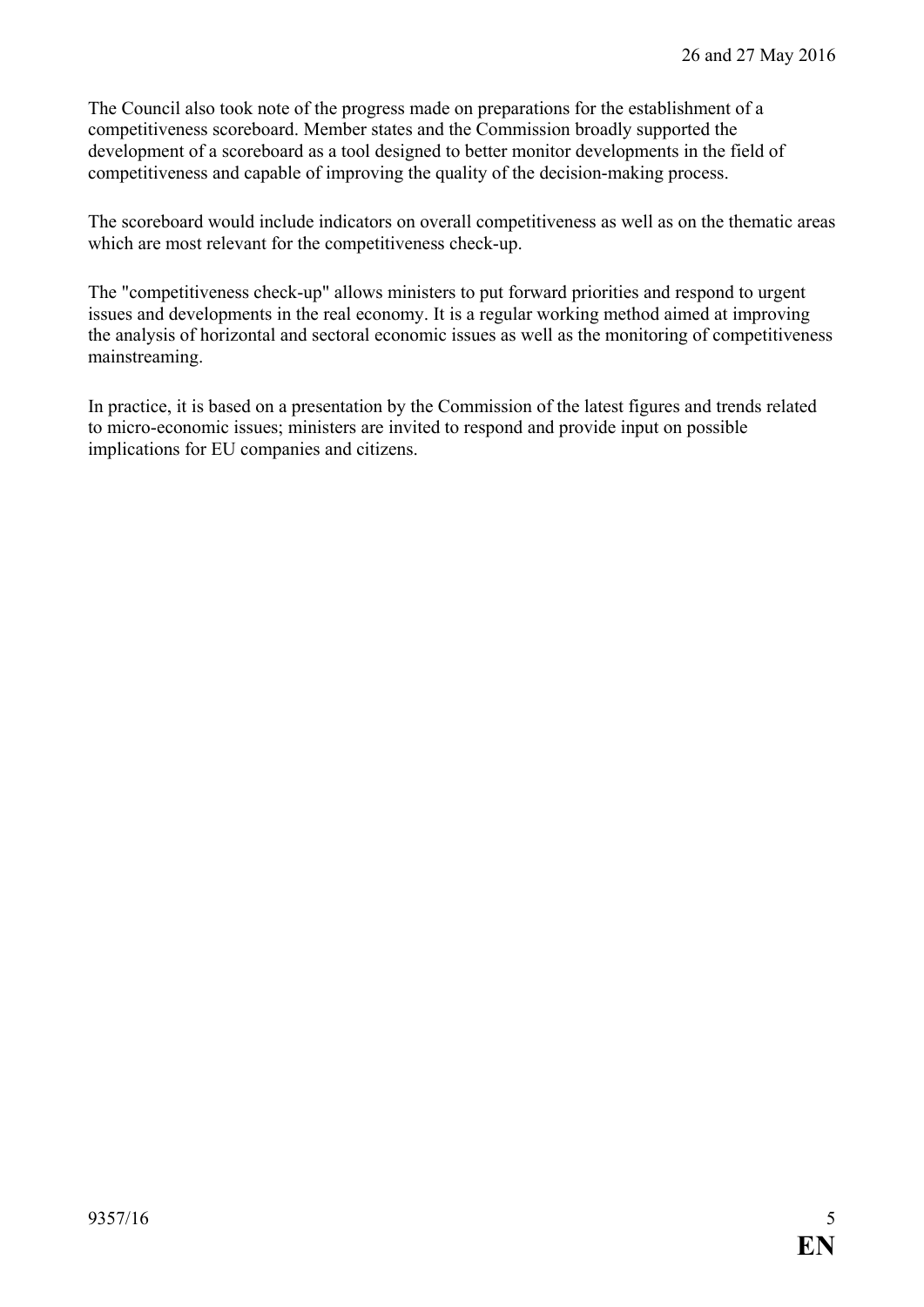### <span id="page-5-0"></span>**Competitiveness mainstreaming: the digital single market**

At an informal working lunch, ministers responsible for telecommunications and competitiveness assessed the progress made on the various initiatives of the digital single market strategy.

The working lunch was also attended by vice-president Andrus Ansip, responsible for digital single market affairs at the European Commission.

The debate was based on a presentation by the Commission and a presidency document containing an overview of the state of play of all the initiatives [\(8952/16\)](http://data.consilium.europa.eu/doc/document/ST-8952-2016-INIT/en/pdf).

The debate focused on the strategy's key criteria and objectives.

Ministers also provided guidance on how better put the strategy into practise and outlined factors that might hamper effective and timely implementation of the initiatives.

Many delegations stressed a number of overarching conditions that can be considered as essential elements for a common European approach to take the strategy forward, including:

- Timeliness of actions to capture all the benefits of digitisation as quickly as possible.
- Delivering all the initiatives, given that the full package is needed in order to make a true difference, particularly by ensuring that the best possible infrastructure is in place for digital innovations to reach businesses and consumers.
- Balancing diverging national situations to obtain a European level playing field.
- Aligned national efforts to increase the efficiency of programmes to stimulate innovation, by allowing industry to benefit from substantial support.
- Establishment of a future-proof regulatory framework which is simple, effective and provides legal certainty.

"Competitiveness mainstreaming" allows ministers to discuss the competitiveness of the European economy with regard to legislative packages that are not entirely or not directly under the remit of the Competitiveness Council. It is part of the "competitiveness check-up" process.

In June 2015, the European Council stressed that digital technologies bring immense opportunities for innovation, growth and jobs and that action must be taken on key components of the digital single market strategy, including ensuring effective investment instruments and improving the innovation climate.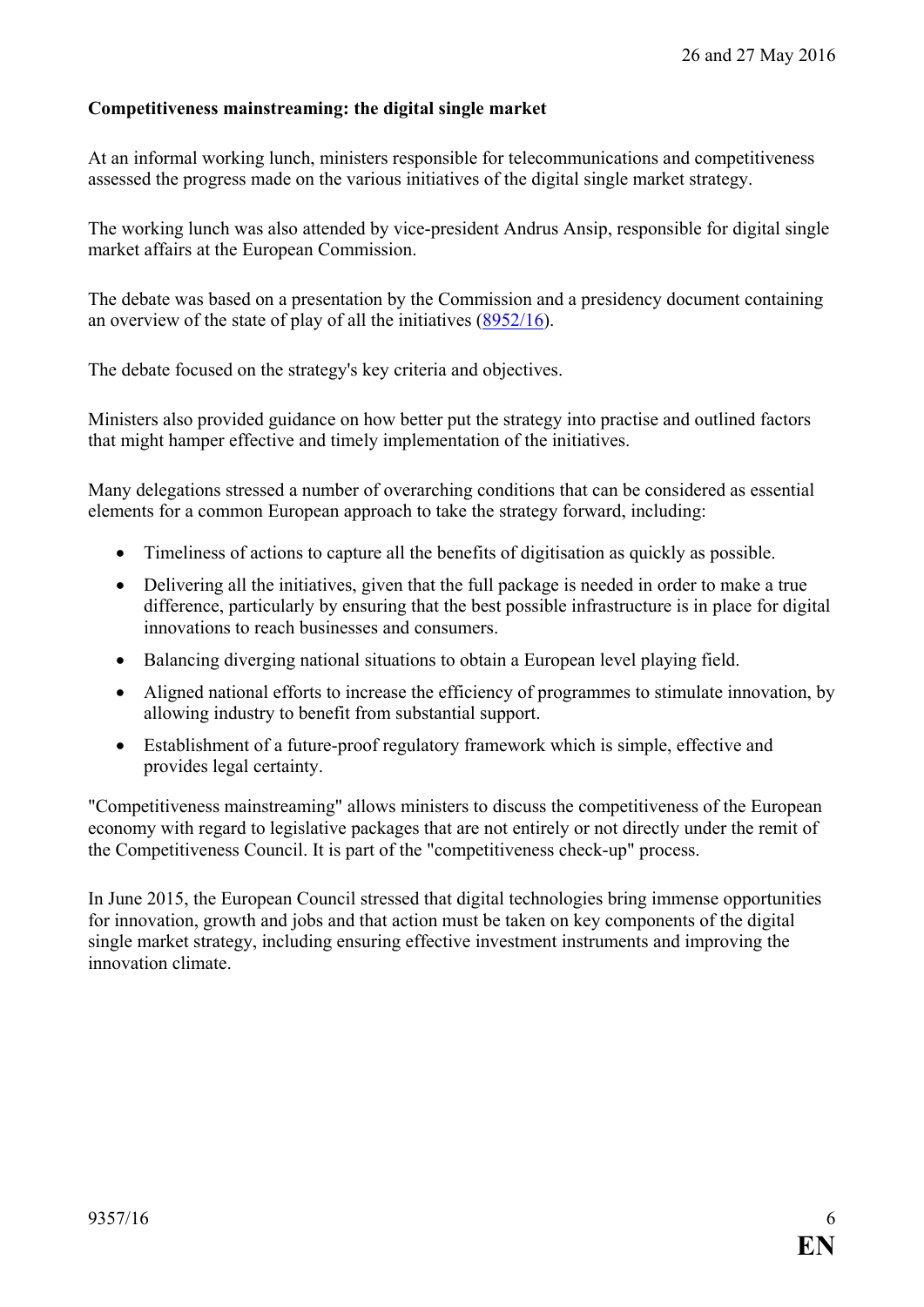#### <span id="page-6-0"></span>**Portability of digital content**

In a public session, the Council agreed on a general approach on a draft regulation aimed at ensuring the cross-border portability of online content services in the internal market.

The agreement enables the Council to start negotiations with the European Parliament, once the Parliament has set its negotiating position, under the ordinary legislative procedure.

The regulation will allow consumers who have acquired a right of access to online content such as music, games, films or sporting events to access that content not only in their country of residence but also when they are temporarily present in another EU country for holidays, travel or business.

[For more information see the press release](http://www.consilium.europa.eu/en/press/press-releases/2016/05/26-portability-digital-content/)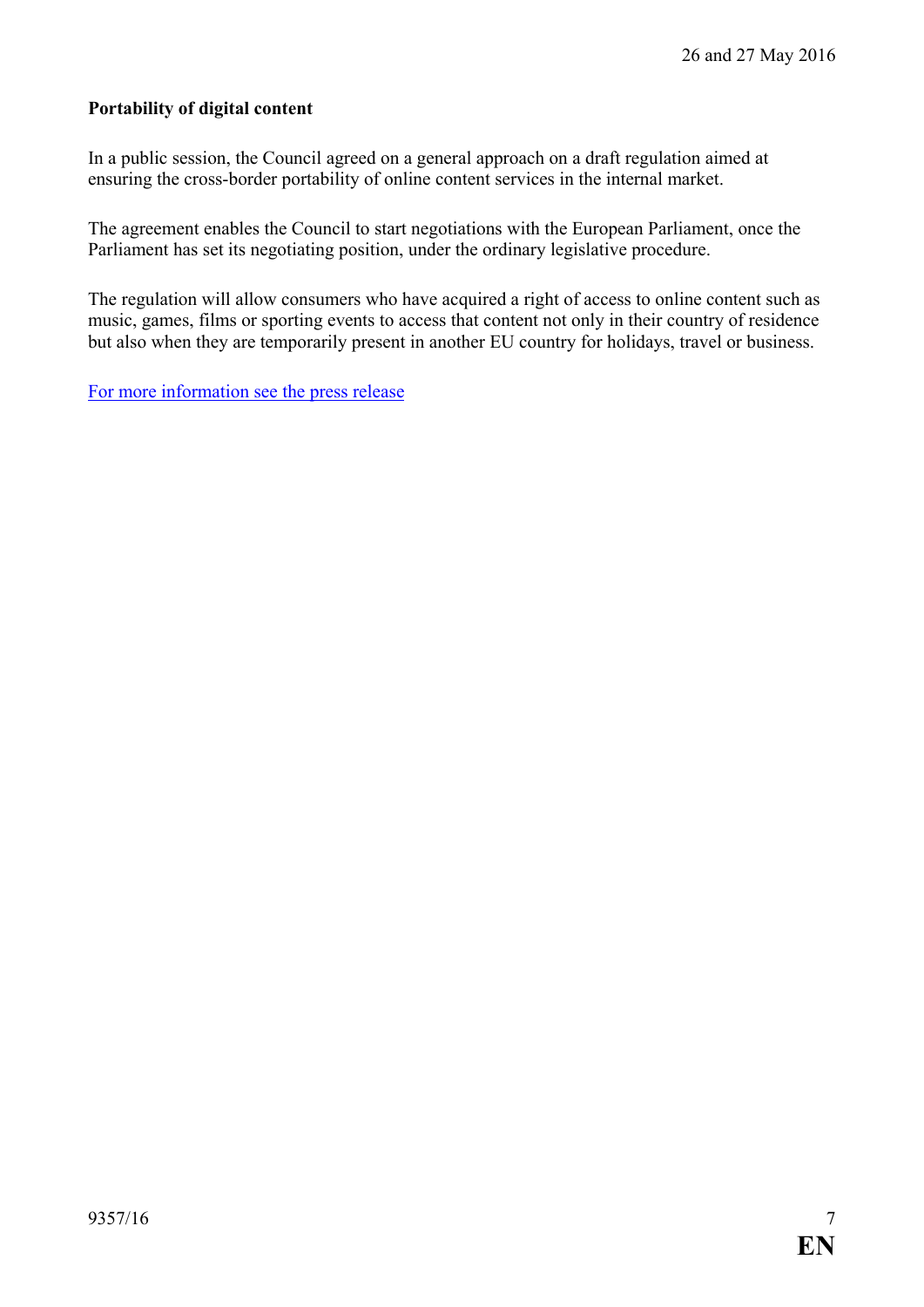#### <span id="page-7-0"></span>**Better regulation to strengthen competitiveness**

Following a policy debate on better regulation to strengthen competitiveness, the Council adopted conclusions on this subject.

The debate was based on a presidency paper containing two questions [\(8551/16\)](http://data.consilium.europa.eu/doc/document/ST-8551-2016-INIT/en/pdf).

In the presence of First Vice President of the Commission, Frans Timmermans, ministers assessed the progress made so far on the better regulation agenda and discussed the way forward, in particular with a view to making the approach to better regulation future-proof and enabling for innovation.

In this context, the conclusions address four key aspects:

- a future-proof and innovation-friendly legislation
- impact assessment and quantification of costs and benefits
- reduction targets in burdensome areas
- better regulation and SMEs.

[Council conclusions on better regulation](http://www.consilium.europa.eu/en/press/press-releases/2016/05/26-conclusions-better-regulation/) to strengthen competitiveness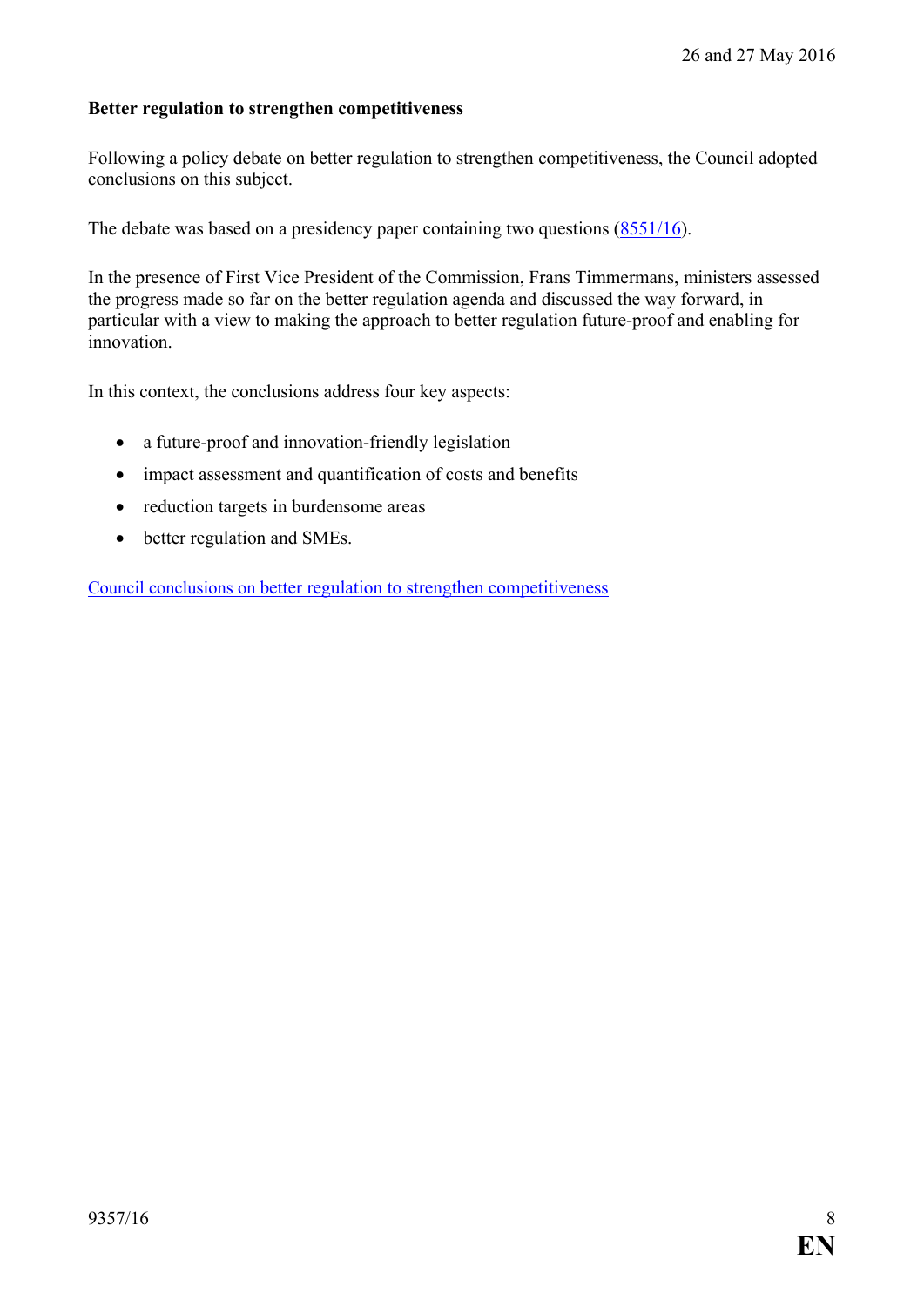## <span id="page-8-0"></span>**Review of the posting of workers directive**

During a public debate, the Council took note of information by the presidency [\(8664/1/16\)](http://data.consilium.europa.eu/doc/document/ST-8664-2016-REV-1/en/pdf) about the state of play on the recent [Commission's proposal to revise the 1996 posting of workers](http://ec.europa.eu/social/main.jsp?langId=en&catId=89&newsId=2488&furtherNews=yes)  [directive.](http://ec.europa.eu/social/main.jsp?langId=en&catId=89&newsId=2488&furtherNews=yes)

Commissioner Marianne Thyssen, responsible for employment, social affairs, skills and labour mobility, explained that the targeted revision of the posting of workers directive put forward by the Commission seeks to address current unfair practices and promote the principle that the same work in the same place should be remunerated in the same manner.

Furthermore, she provided a number of clarifications e.g. that the proposal does not intend to harmonise wage conditions across the EU.

Several delegations expressed concerns which were related to the risks of undermining competitiveness as well as the good functioning of the internal market invoking the yellow card procedure on subsidiarity (Protocol 2 annexed to the EU treaties), they requested the withdrawal of the proposal.

Other delegations supported the objectives of the proposal and requested that it be taken forward in the Employment and Social Affairs Council (EPSCO), the lead Council configuration responsible for the examination of the file.

The Commission concluded that it will reflect on the way forward, in particular with regard to the yellow card procedure.

Posting of workers plays an essential role in the internal market, particularly in the cross-border provision of services.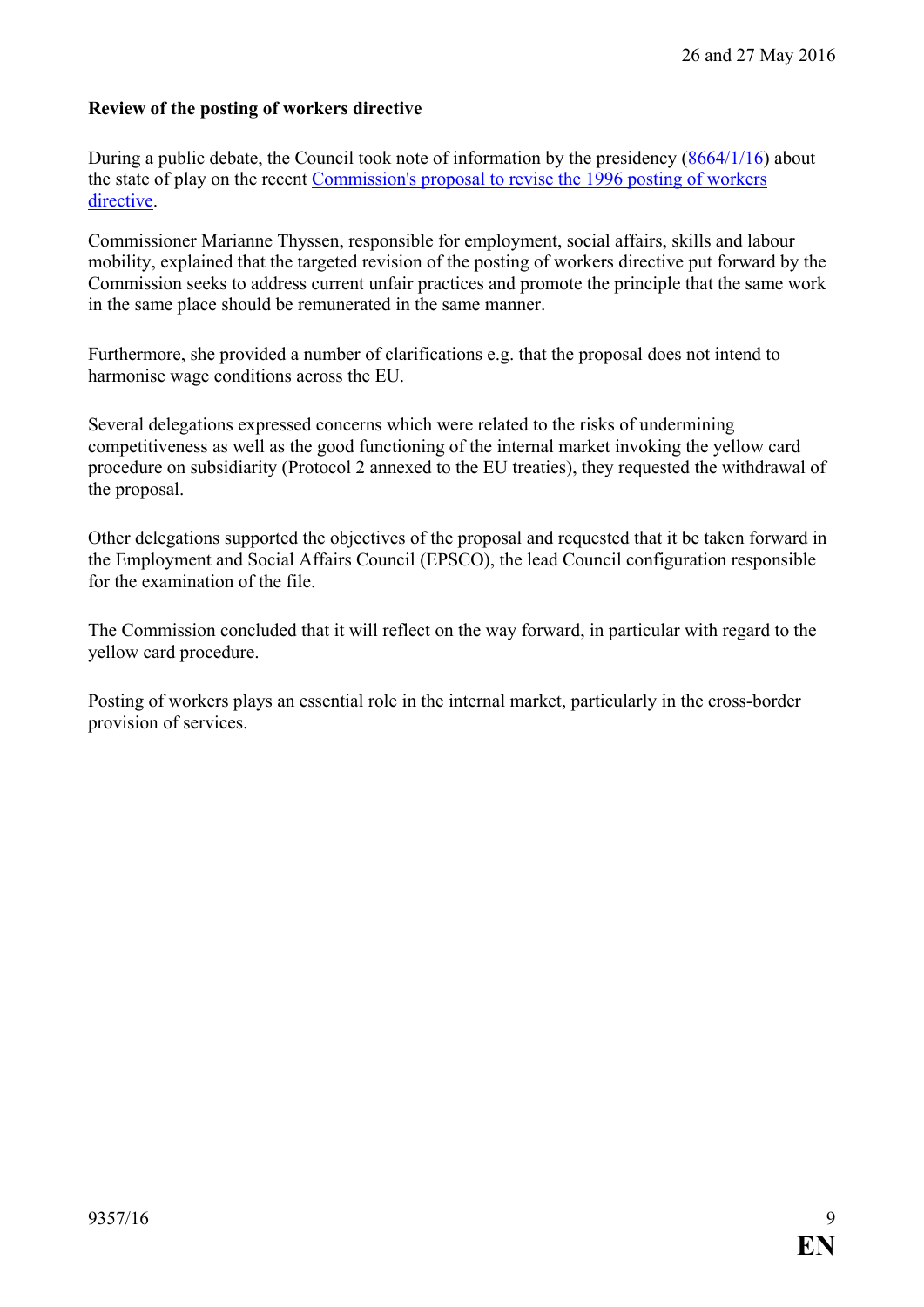## <span id="page-9-0"></span>**SPACE POLICY**

#### <span id="page-9-1"></span>**Uptake of space data from European space programmes**

The Council exchanged views on the uptake of space data from European space programmes.

The results of the discussion will be a valuable input for the forthcoming Commission initiative "A Space Strategy for Europe" to be issued in the autumn of this year.

On the basis of a Presidency document [\(8508/16\)](http://data.consilium.europa.eu/doc/document/ST-8508-2016-INIT/en/pdf), ministers expressed views on:

- the most significant challenges and barriers preventing the optimal uptake of space data
- the most promising actions that could be taken at European and national levels
- the actions that should be prioritised in the upcoming European space strategy.

Space data refers to data and information produced by Copernicus and signals stemming from the European satellite navigation programmes (Galileo and EGNOS). These data can produce valuable contributions to numerous markets, particularly when coupled with data and information from other terrestrial sources and ICT solutions.

While new initiatives on the use of space data are gradually coming on line, the pace has been slow up until now. The wide potential of the use of space data, services and applications is technically proven but not necessarily well integrated into other policy domains outside the space domain.

The presidency document identifies benefits, challenges and barriers to the uptake of space data by using illustrative themes in the domains of agriculture, air quality and automated transport.

In addition, the presidency has collected best practices from member states.

Ministers outlined that space data, applications and services, coupled with the rapid development of the digital economy, offer enormous potential benefits for more effective and efficient public policies, as well as opportunities for science, the private sector and society.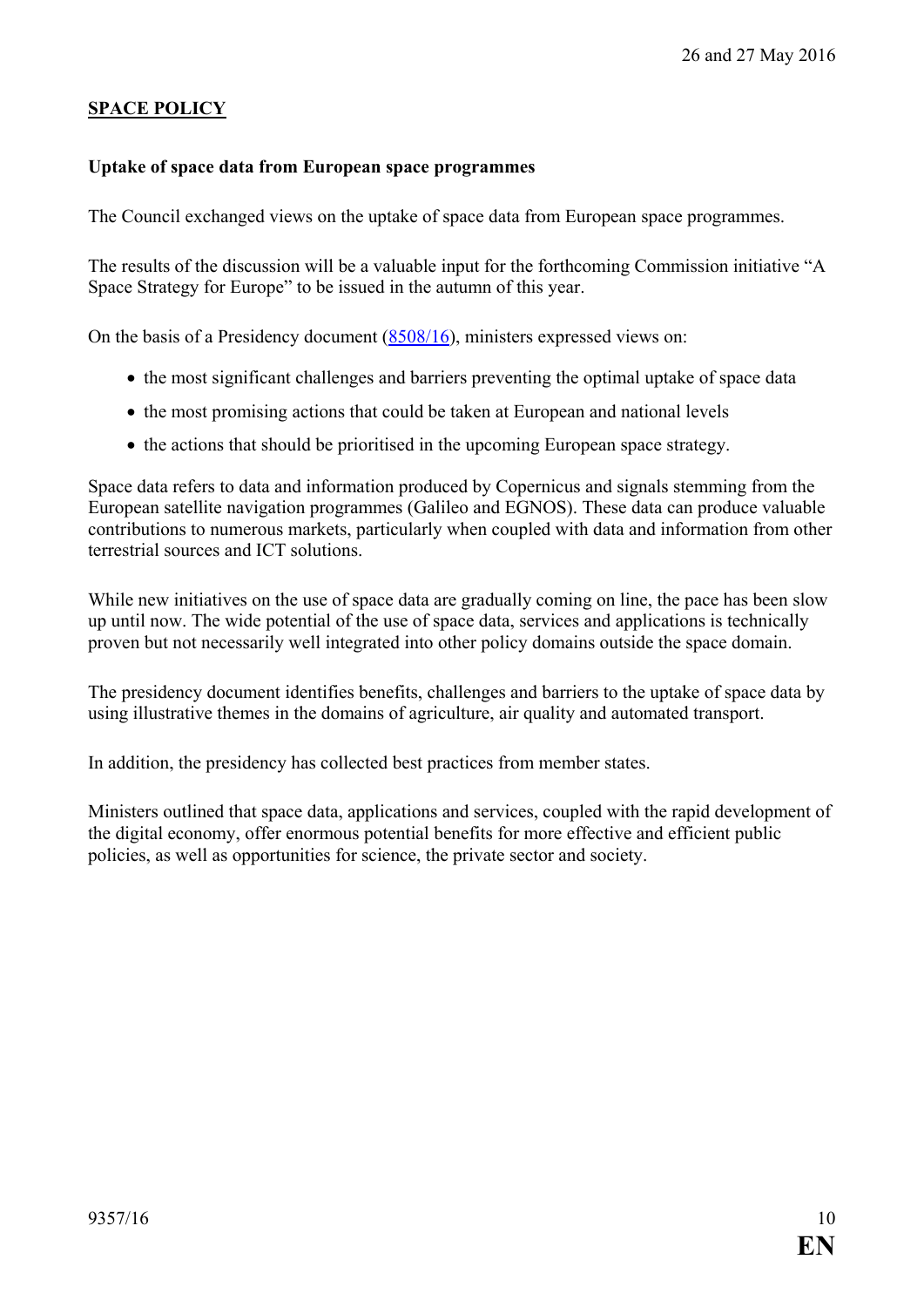European companies and users in general should be able to reap the benefits of the large public investments in European space programmes made over several decades.

In this way space can contribute to sustainable growth, jobs and tackling societal challenges in the EU.

In addition to investments in upstream space infrastructures, investments in downstream developments are also necessary to demonstrate the important role of space in achieving the key objectives of the EU policies and for paying off the investments made.

The presidency recalled that discussions on the future European space strategy will be continued on 30 May in The Hague, during the EU-ESA informal space ministerial meeting co-organised by Luxembourg and Switzerland, which are co-chairs of the ESA ministerial Council.

The Netherlands presidency announced the fourth edition of the [European Space Solutions](http://www.european-space-solutions.eu/index.php) conference that will take place in The Hague from 30 May to 3 June 2016. It is a major conference that will bring together business and public sector with users and developers of space-based solutions.

Participants will learn about new innovations that harness information from the European flagship space programmes, [Galileo](http://ec.europa.eu/growth/sectors/space/galileo/) and [EGNOS](http://ec.europa.eu/growth/sectors/space/egnos/) (satellite navigation) and [Copernicus](http://ec.europa.eu/growth/sectors/space/copernicus/index_en.htm) (Earth observation), and the EU's [Horizon 2020](https://ec.europa.eu/programmes/horizon2020/) research programme, for a wide range of applications, gather insights about current developments, and discuss what is possible and needed in the future.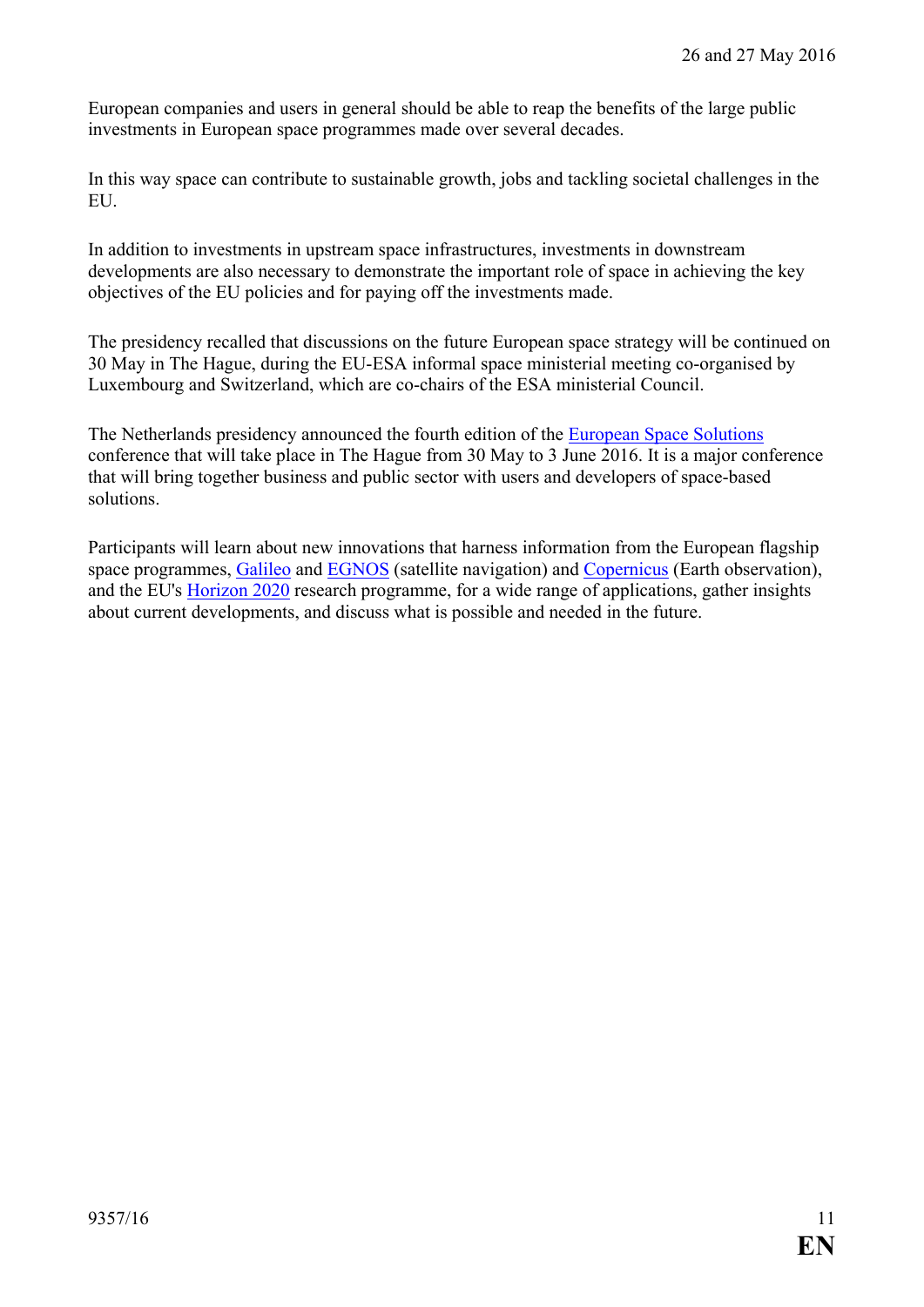## <span id="page-11-0"></span>**RESEARCH AND INNOVATION**

#### <span id="page-11-1"></span>**Open science**

The Council held a public debate and adopted conclusions on the transition towards an open science system.

#### [Council conclusions on the transition towards an Open](http://data.consilium.europa.eu/doc/document/ST-9526-2016-INIT/en/pdf) Science system

The debate was structured by means of a background document tabled by the presidency [\(8507/16\)](http://data.consilium.europa.eu/doc/document/ST-8507-2016-INIT/en/pdf).

The debate concentrated on key aspects reflected in the conclusions, including:

- the importance of the European Open Science Cloud and the Open Science Policy Platform, in the context of the European Open Science Agenda
- the removal of barriers and the fostering of incentives for open science policy
- open access to scientific publications and optimal re-use of research data
- the mainstreaming and further promotion of open science policies
- embedding open science in society to make science more responsive to societal and economic expectations.

Member states agreed to common goals on open science and to pursue concerted actions together with the Commission and stakeholders. Delegations committed to open access to scientific publications as the default option by 2020 and to the best possible re-use of research data as a way to accelerate the transition towards an open science system.

They agreed that the transition to open science requires support from stakeholders, especially researchers. Member states must be also actively involved, including in the work of the Open Science Policy Platform.

In order to follow the progress of the transition, many delegations asked for regular monitoring by the Competitiveness Council.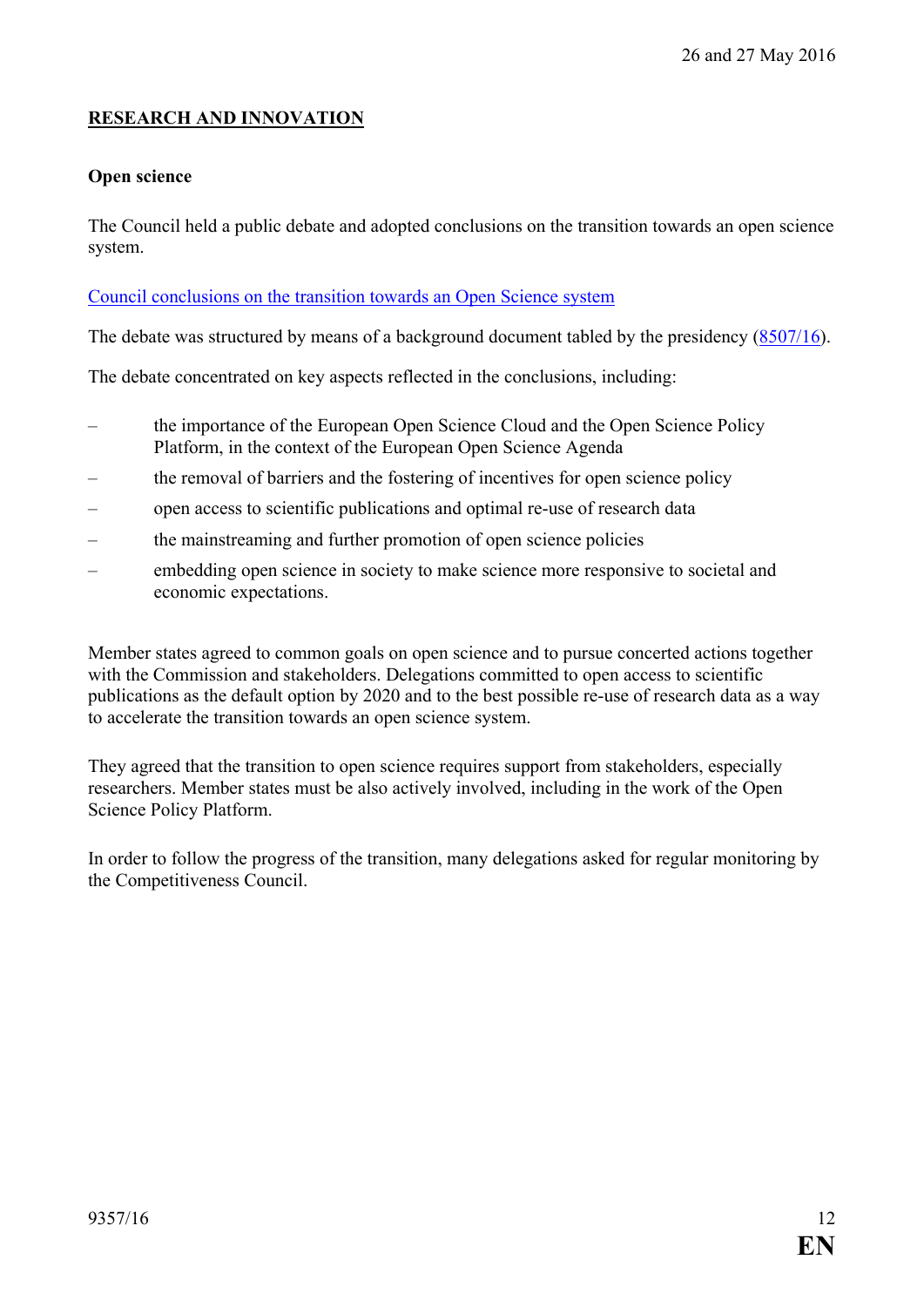Some delegations took as a reference point for their interventions the ["Amsterdam Call for Action](http://english.eu2016.nl/documents/reports/2016/04/04/amsterdam-call-for-action-on-open-science)  [on Open Science"](http://english.eu2016.nl/documents/reports/2016/04/04/amsterdam-call-for-action-on-open-science), which was the main result of a conference hosted in the Netherlands last April.

This document reflects the present state of open science and puts forward twelve actions to pave the way for the transition towards open science, grouped around five crosscutting themes that follow the structure of the [European Open Science Agenda](https://ec.europa.eu/digital-single-market/en/open-science) proposed by the Commission.

Open science involves moving from a system in which it is difficult to access and locate the results of scientific research to one that openly disseminates results to all kinds of users, such as researchers, knowledge institutions, companies, patient organisations, teachers, students, farmers and citizens in general.

It aims to transform science through ICT tools, networks and media, to make research more open, global, collaborative, creative and closer to society.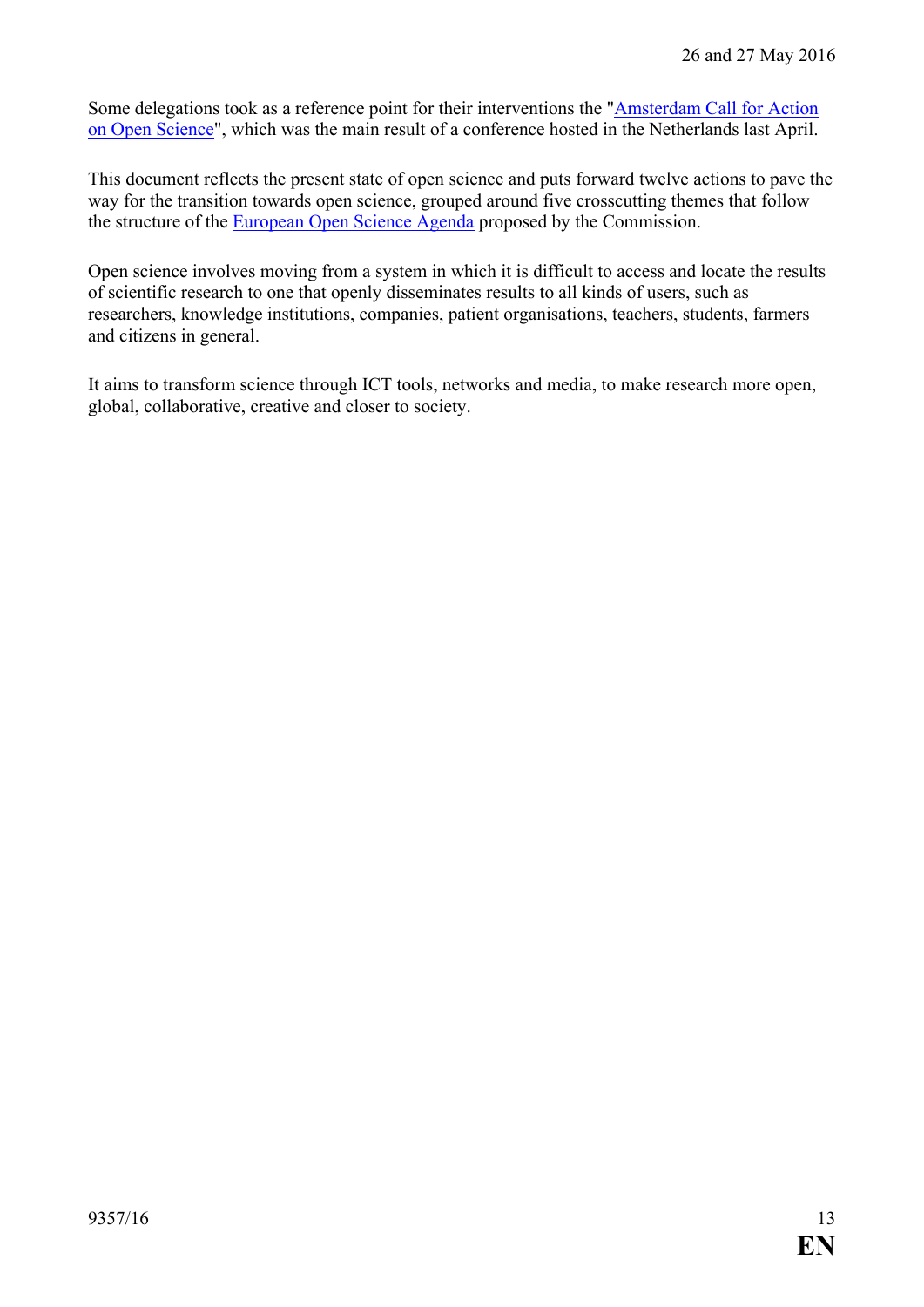### <span id="page-13-0"></span>**Friendly environment for research and innovation**

The Council adopted conclusions on the creation of a research and innovation-friendly environment.

#### [Council conclusions on Research and Innovation friendly regulation](http://data.consilium.europa.eu/doc/document/ST-9510-2016-INIT/en/pdf)

In its conclusions, the Council acknowledges that Europe's ability to attract and mobilise private investments requires a sound regulatory framework conducive to research and innovation. It invites the Commission, in cooperation with member states, to further develop and implement a pilot on Innovation Deals.

It also stressed the application of the innovation principle, whereby policy and regulatory measures are evaluated in terms of their impact on research and innovation.

The establishment of framework conditions for research and innovation is a part of the development of the Better Regulation Agenda and of the EU's efforts for more jobs, growth and investment.

In December 2015, the Commission issued a working document titled "Better regulations for innovation-driven investment at EU level" [\(15392/15\)](http://data.consilium.europa.eu/doc/document/ST-15392-2015-INIT/en/pdf).

The document acknowledges that there is no simple relation between innovation and the regulatory environment due to the large number of systemic factors affecting innovation. It thus highlights the need to evaluate the impact of existing or proposed legislation on innovation.

The document also identifies a number of barriers to innovation in existing legislation applicable to specific sectors at EU level.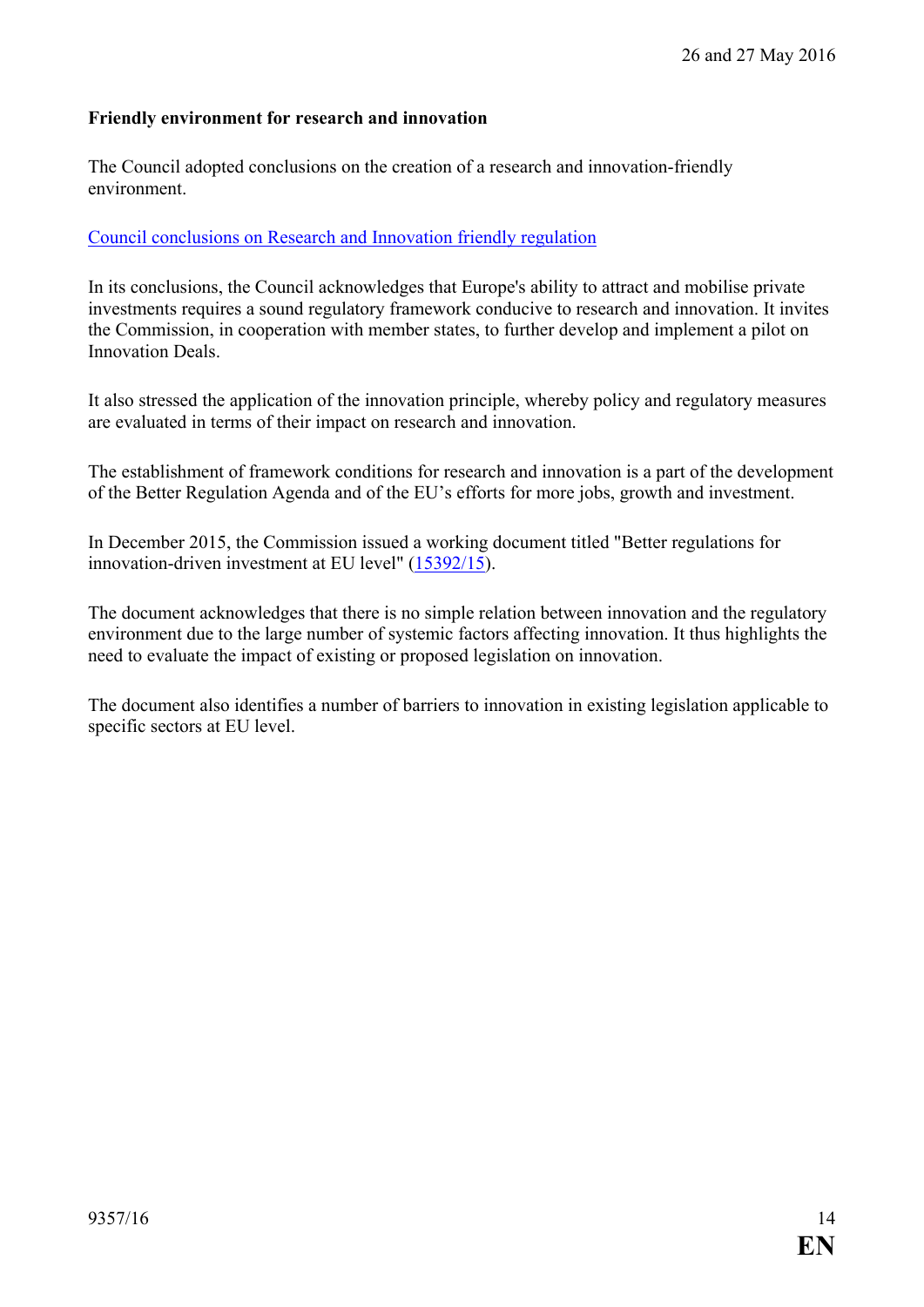### <span id="page-14-0"></span>**7th research framework programme: final evaluation and future outlook**

The Council adopted conclusions on the evaluation of the EU's 7th research framework programme (FP7) and the future outlook for research and innovation investments for growth, jobs and solutions to societal challenges.

[Council conclusions on FP7 and the future outlook: research and innovation investments for](http://data.consilium.europa.eu/doc/document/ST-9527-2016-INIT/en/pdf)  [growth, jobs and solutions to societal challenges](http://data.consilium.europa.eu/doc/document/ST-9527-2016-INIT/en/pdf)

The final evaluation and lessons learnt of the FP7, which was running between the years 2007 and 2013, provide valuable findings to improve the implementation of the current Horizon 2020 framework programme for research (2014-2020) in the context of its mid-term review due by December 2017.

In a longer-term perspective, it is also of paramount importance for the design and implementation of future research and innovation framework programmes.

The text of the Council conclusions notes that the  $\epsilon$ 55 billion FP7 has proved to be effective in boosting excellent science, strengthening Europe's industrial competitiveness, contributing to jobs and growth and addressing societal challenges.

The decision that established the FP7 required to carry out an ex-post evaluation by independent experts of the FP's rationale, implementation and achievements two years following the completion of the programme.

The [evaluation report](https://www.ffg.at/sites/default/files/downloads/page/fp7_final_evaluation_expert_group_report.pdf) was released in November 2015 and raised five key recommendations:

- (a) Ensure focus on critical challenges and opportunities in the global context
- (b) Align research and innovation instruments and agendas in Europe
- (c) Integrate the key components of the research framework programmes more effectively
- (d) Bring science closer to Europeans
- (e) Establish strategic programme monitoring and evaluation

The Commission replied to the report findings in a [communication adopted on 19 January 2016.](https://ec.europa.eu/research/evaluations/pdf/archive/fp7-ex-post_evaluation/commission_communication_1_en_act_part1.pdf%23view=fit&pagemode=none)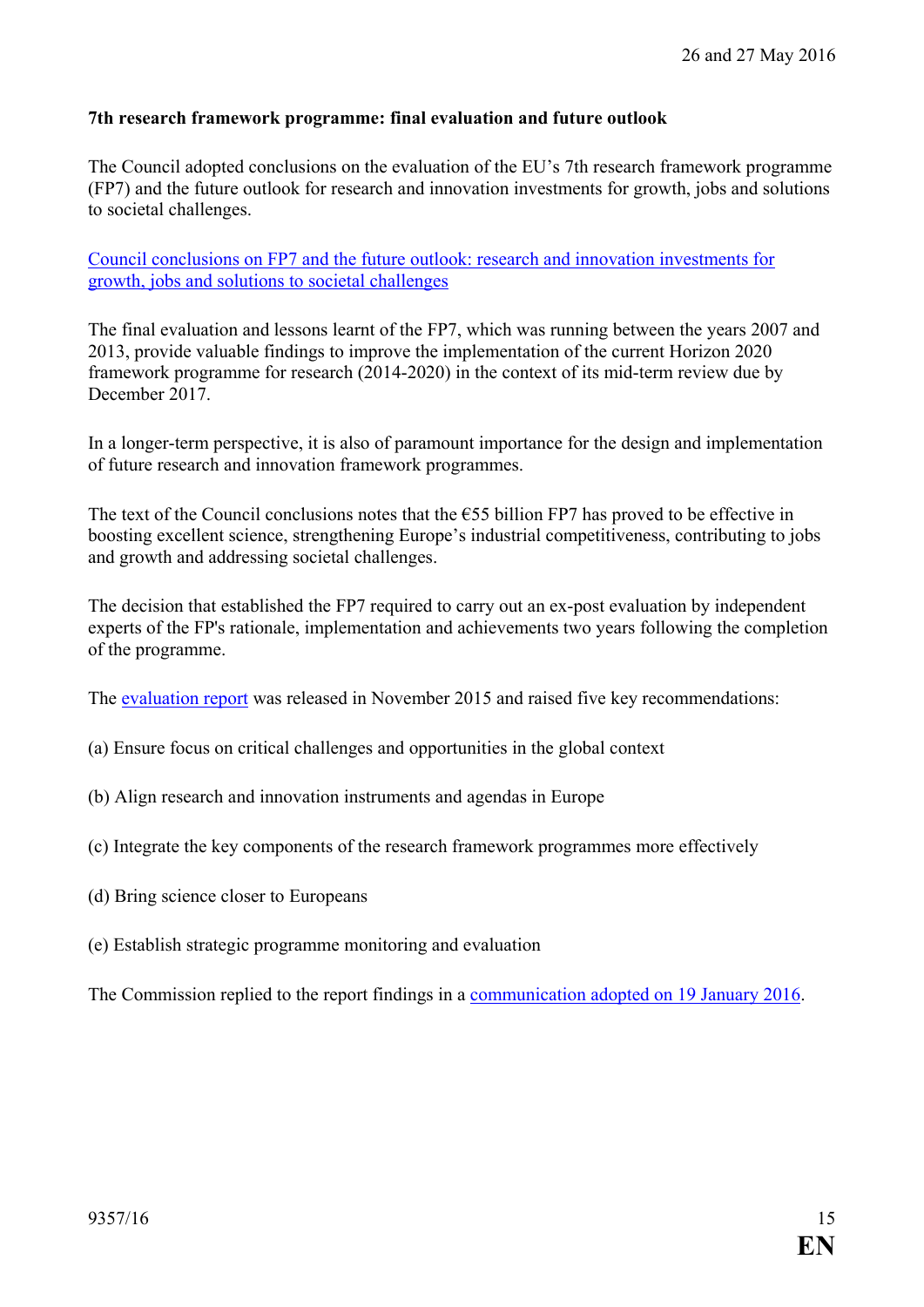#### <span id="page-15-0"></span>**ANY OTHER BUSINESS**

#### <span id="page-15-1"></span>**Implementation of the single market**

The presidency informed the Council about preparations for the upcoming June European Council, which is expected to adopt an Agenda for the implementation of all aspects of the single market, including delivery of the digital single market strategy.

#### <span id="page-15-2"></span>**Product safety and market surveillance package**

In public session, the Council took note of a request made by eleven member states to renew efforts with a view to moving forward negotiations on the Consumer Safety/Market Surveillance package [\(8985/16\)](http://data.consilium.europa.eu/doc/document/ST-8985-2016-INIT/en/pdf).

The package is currently blocked in the Council because of a proposed provision on the introduction of a mandatory marking of origin on industrial products, known as the "Made in" provision (article 7 of the Consumer Safety draft regulation).

In March, eleven member states in favour of maintaining the "Made in" provision, presented a compromise proposal based on the deletion of article 7 and the introduction of mandatory marking of origin in a limited amount of sectorial legislation, combined with a revision clause.

The presidency verified that positions within the Council remain unchanged.

Commissioner Elzbieta Bienkowska, responsible for internal market, industry, entrepreneurship and SMEs, said that, considering the importance of the package, the Commission is ready to consider any contribution that would help to unblock the package.

#### <span id="page-15-3"></span>**Friends of industry**

The Council took note of the outcome of the fourth ministerial conference of the Friends of Industry, which was held in Warsaw, Poland, on 22 April [\(8844/16\)](http://data.consilium.europa.eu/doc/document/ST-8844-2016-INIT/en/pdf).

The conference drew attention to problems in some industrial sectors, the weaknesses of the competitiveness of energy-intensive industries and concerns about unfair trade practices.

It also looked into challenges faced by the manufacturing sectors and solutions to be provided through the digitalisation of the industry.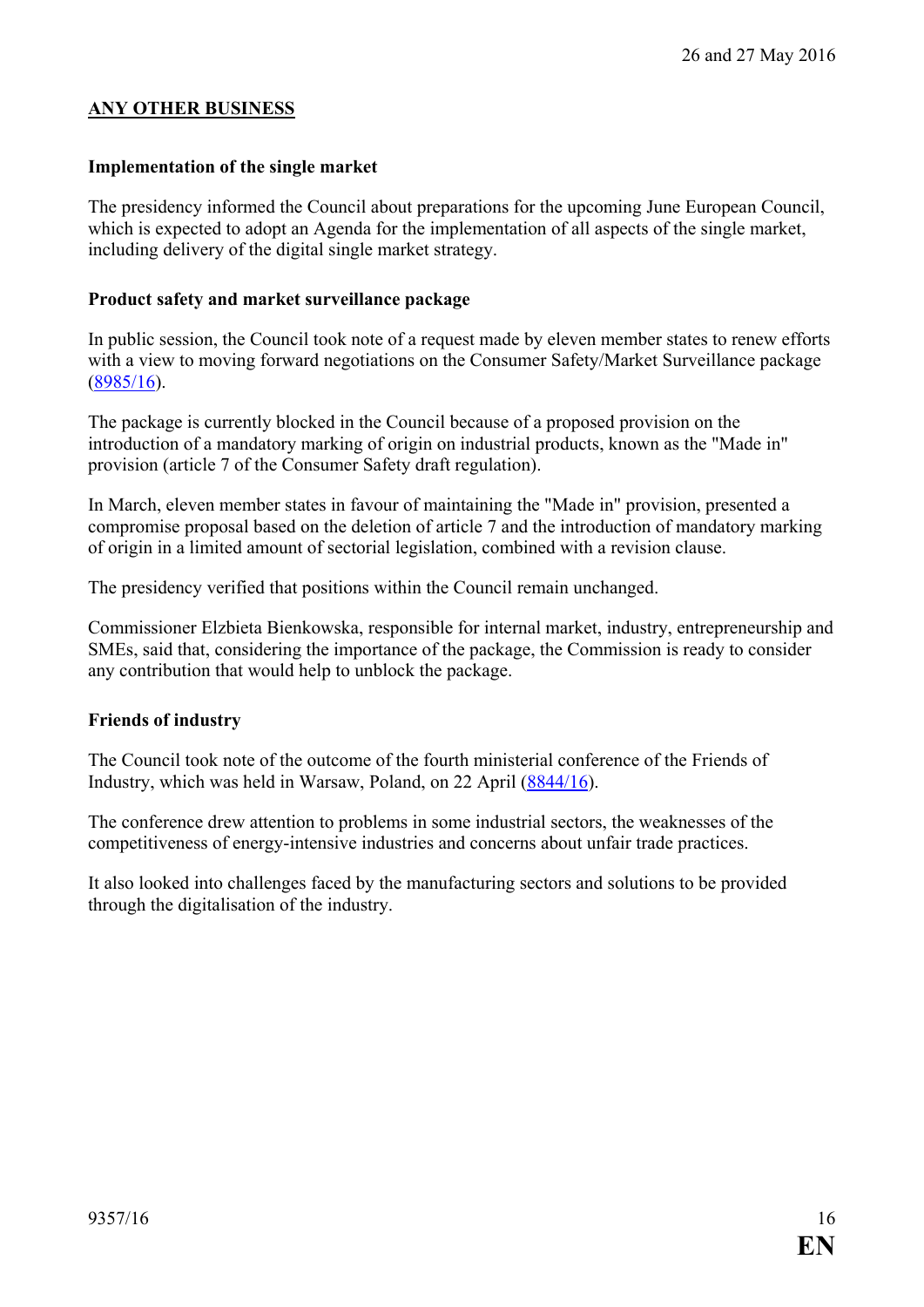#### <span id="page-16-0"></span>**Quantum technology**

The Council took note of the outcome of the conference "Quantum Europe 2016: A New Era of Technology", which was held in Amsterdam, the Netherlands, on 17 and 18 May.

At the conference, a European team of scientists, industries and policy makers presented a "*[Quantum](http://data.consilium.europa.eu/doc/document/ST-9243-2016-INIT/en/pdf)  [Manifesto](http://data.consilium.europa.eu/doc/document/ST-9243-2016-INIT/en/pdf)*" with a proposal for the set-up of a flagship initiative in the field of quantum technologies.

#### <span id="page-16-1"></span>**High performance computing**

The Council took note of information on the launch of a joint project by France, Italy, Luxembourg and Spain on high performance computing (HPC) and big data (8843/16).

Its objective is to build a resilient European HPC supply chain, support the European Science Cloud Game Changer, and support large-scale pan-European pilots where e-infrastructure meets user, to accelerate European industry and public administration solutions onto global markets.

The initiative is in line with the EU's priority related to digital transformation of European industry and the creation of a digital single market.

#### <span id="page-16-2"></span>**European research infrastructures**

The Council took note of a presentation by the European Strategy Forum on Research Infrastructures (ESFRI) on the [2016 ESFRI roadmap.](http://www.esfri.eu/roadmap-2016)

The roadmap identifies new research infrastructures of pan-European interest corresponding to long term needs of the research communities, covering all scientific areas, regardless of possible location. The 2016 roadmap consists of 21 projects with a high degree of maturity, including 6 new projects.

The ESFRI was established in 2002 to support a strategy-led approach to policy-making on research infrastructures in Europe.

The commitment of the Innovation Union flagship initiative on having 60% of the ESFRI projects implemented by 2015 has been fulfilled.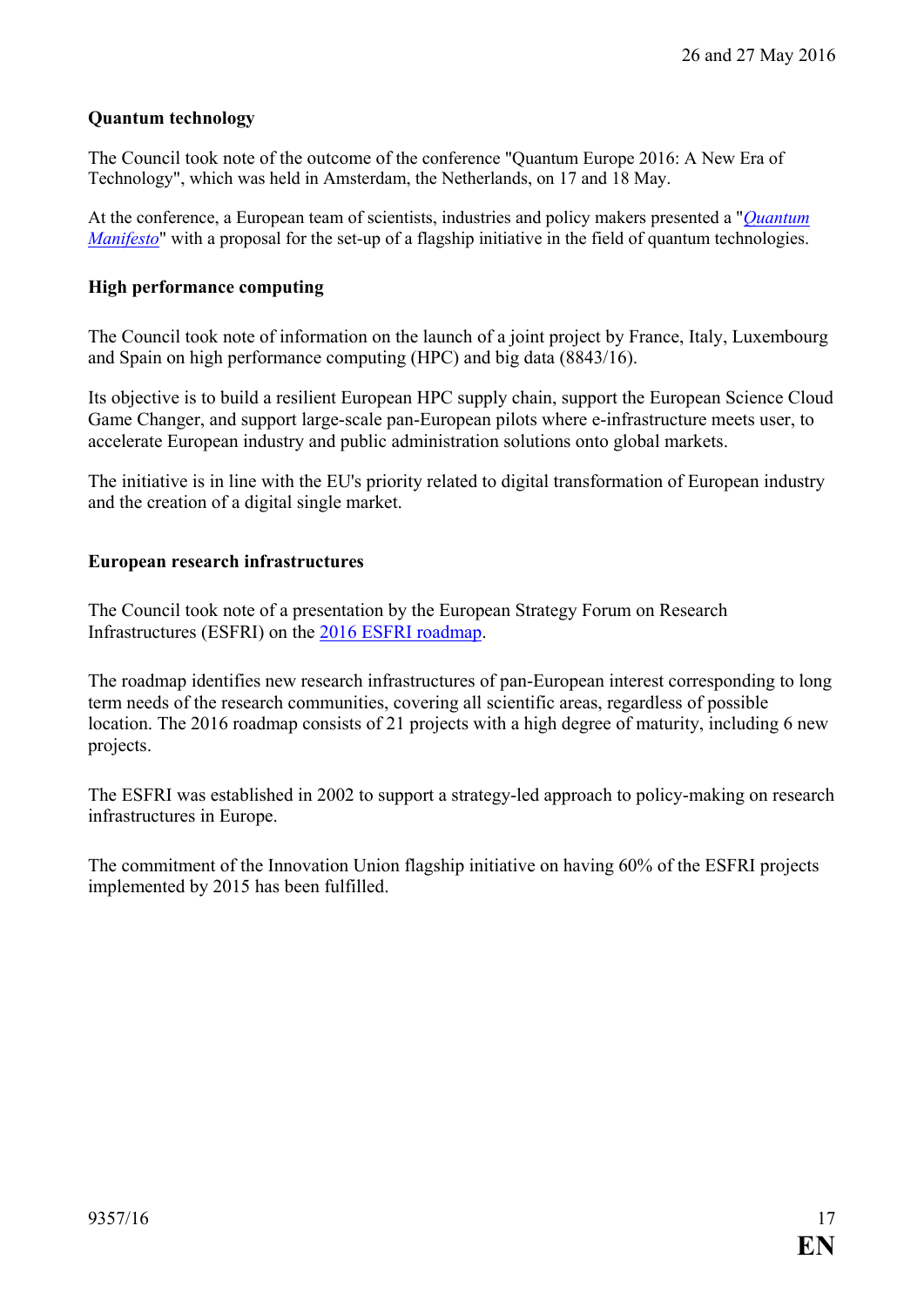#### <span id="page-17-0"></span>**European Innovation Council**

The Council took note of information by the Commission on the outcome of a public consultation on the European Innovation Council.

According to the Commission, Europe has excellent science but lacks disruptive market-creating innovation to turn the best ideas into new jobs, businesses and opportunities. The establishment of a European Innovation Council could contribute to solving this problem.

A few delegations agreed with the broad general principles, while calling that any new concept should have a genuine European added value.

#### <span id="page-17-1"></span>**Work programme of the upcoming Slovak presidency**

The Slovak delegation informed ministers about the presidency's work programme on competitiveness for the second half of 2016.

In the field of internal market and industry, top priorities of the Slovak presidency will include taking forward the implementation of the digital single market initiatives.

Making progress on the single market strategy for goods and services, the mainstreaming of competitiveness across all EU policy areas, the implementation of the better regulation agenda and support for SMEs, will be other issues of consideration for the Slovak presidency.

Moreover, the future presidency will focus on smart industry related actions and will continue discussions on the digitisation of the European industry.

The upcoming presidency will also ensure the follow-up of space policy issues. It committed to work in close cooperation with the Commission, the European Space Agency (ESA) and the member states to continue the implementation of the European space programmes.

In the field of research and innovation, the Slovak presidency will promote support to young researchers by raising attractiveness to scientific careers and promoting investment in human capital.

It will also pay particular attention to widening participation in projects of the Horizon 2020 research programme.

<http://www.eu2016.sk/en>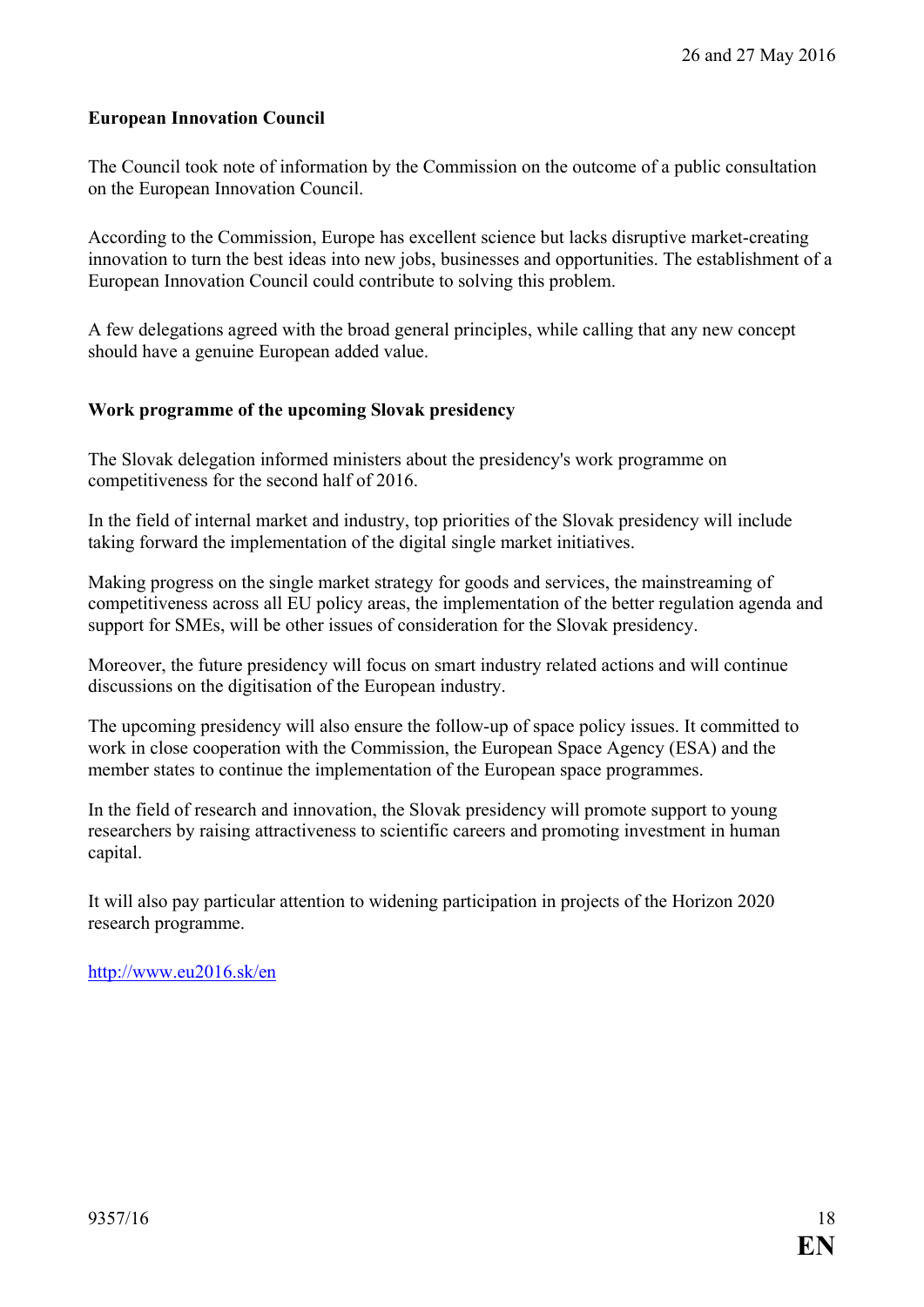### **OTHER ITEMS APPROVED**

### *INTERNAL MARKET*

#### <span id="page-18-0"></span>**Digital single market technologies and public services modernisation**

The Council adopted conclusions on the Digital Single Market and Public Services Modernisation package [\(9524/16](http://data.consilium.europa.eu/doc/document/ST-9524-2016-INIT/en/pdf) and [8735/16 ADD 1\)](http://data.consilium.europa.eu/doc/document/ST-8735-2016-ADD-1/en/pdf).

On 19 April 2016, the Commission presented the [Digital Single Market and Public Services](http://europa.eu/rapid/press-release_IP-16-1407_en.htm)  [Modernisation package.](http://europa.eu/rapid/press-release_IP-16-1407_en.htm) The package contains a set of measures to support and link up national initiatives for the digitisation of industry and related services and to boost investment through strategic partnerships and networks. It consists of four communications:

- 1. digitising European industry (with an accompanying document on the internet of things)
- 2. ICT standardisation priorities for the digital single market
- 3. European cloud initiative (with accompanying documents on high performance computing and quantum technologies)
- 4. EU e-Government action plan for 2016-2020

With the adoption of the Digital Single Market and Public Services Modernisation package, the Commission plans to mobilise over  $\epsilon$ 50 billion of public and private investment in support of the digitisation of industry.

The objective of the communication on digitising European industry is to support the digitisation of industry in order to make it globally competitive, including setting up a governance framework with member states and industry to help coordinate national and regional initiatives.

The Digital Single Market and Public Services Modernisation package is the first part of the [digital](http://www.consilium.europa.eu/en/policies/digital-single-market-strategy/)  [single market strategy](http://www.consilium.europa.eu/en/policies/digital-single-market-strategy/) focusing on the needs of industry.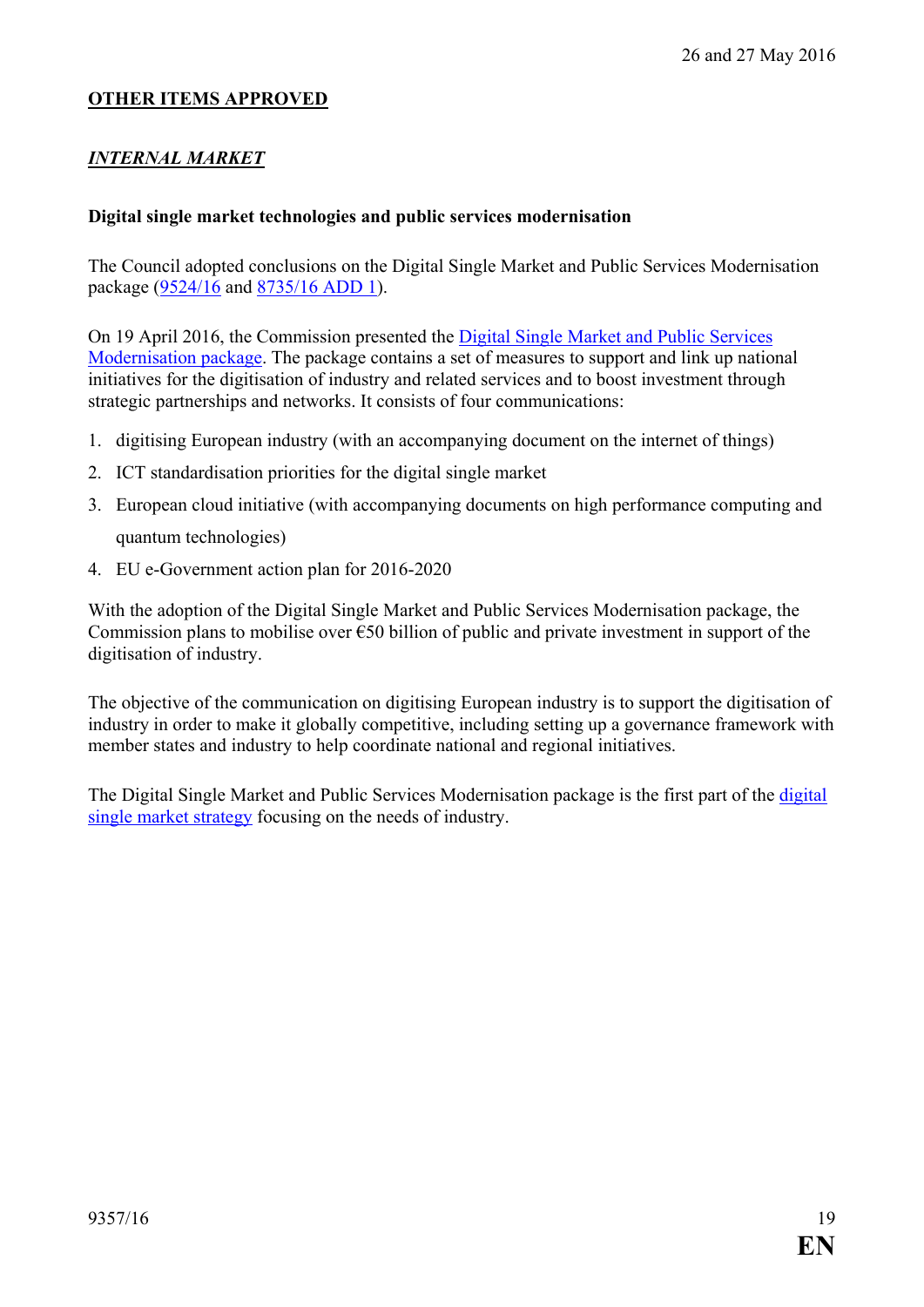The ICT standardisation priorities include 5G, cloud computing, the internet of things, data technologies and cybersecurity. With the European cloud initiative, the Commission plans to create a new European science cloud that will give Europe's 1.7 million researchers and 70 million science and technology professionals a virtual environment to store, manage, analyse and re-use their data across disciplines and borders.

Finally, the e-Government action plan establishes 20 measures to be launched by the end of 2017 to modernise digital public services across the EU, including setting up a digital single gateway enabling users to obtain information and assistance to operate efficiently across borders or helping EU member states to develop cross-border e-health services.

#### <span id="page-19-0"></span>**Implementation of the Services Directive**

The Council adopted conclusions [\(8552/16\)](http://data.consilium.europa.eu/doc/document/ST-8552-2016-INIT/en/pdf) on the European Court of Auditors' report [5/2016](http://www.eca.europa.eu/Lists/ECADocuments/SR16_05/SR_SERVICES_EN.pdf) on the Commission's implementation of the Services Directive.

The Court's audit focused on the actions that the Commission had taken to support the member states in addition to an examination of the enforcement measures which should resolve the issues of non-compliance that restrict the proper functioning of the single market for services.

The Services Directive was adopted in 2006 with the aim of reducing legal and administrative barriers to both providers and recipients of services. Its effective application can result in increased transparency and simplified procedures to make it easier for businesses and consumers to provide or use services in the single market.

The deadline for transposition was set for 2009, but a 2013 Commission communication stated that "Europe is still falling short of its ambitions for the single market, in particular in key areas like the digital economy, energy and services".

In January 2014, the Council highlighted the need for coordination between the Commission and member states to improve the way single market rules are implemented, applied and enforced. The impact of successful implementation of the directive is potentially very high, given the importance of services in the European economy. It covers services which contribute 46% of the EU's GDP.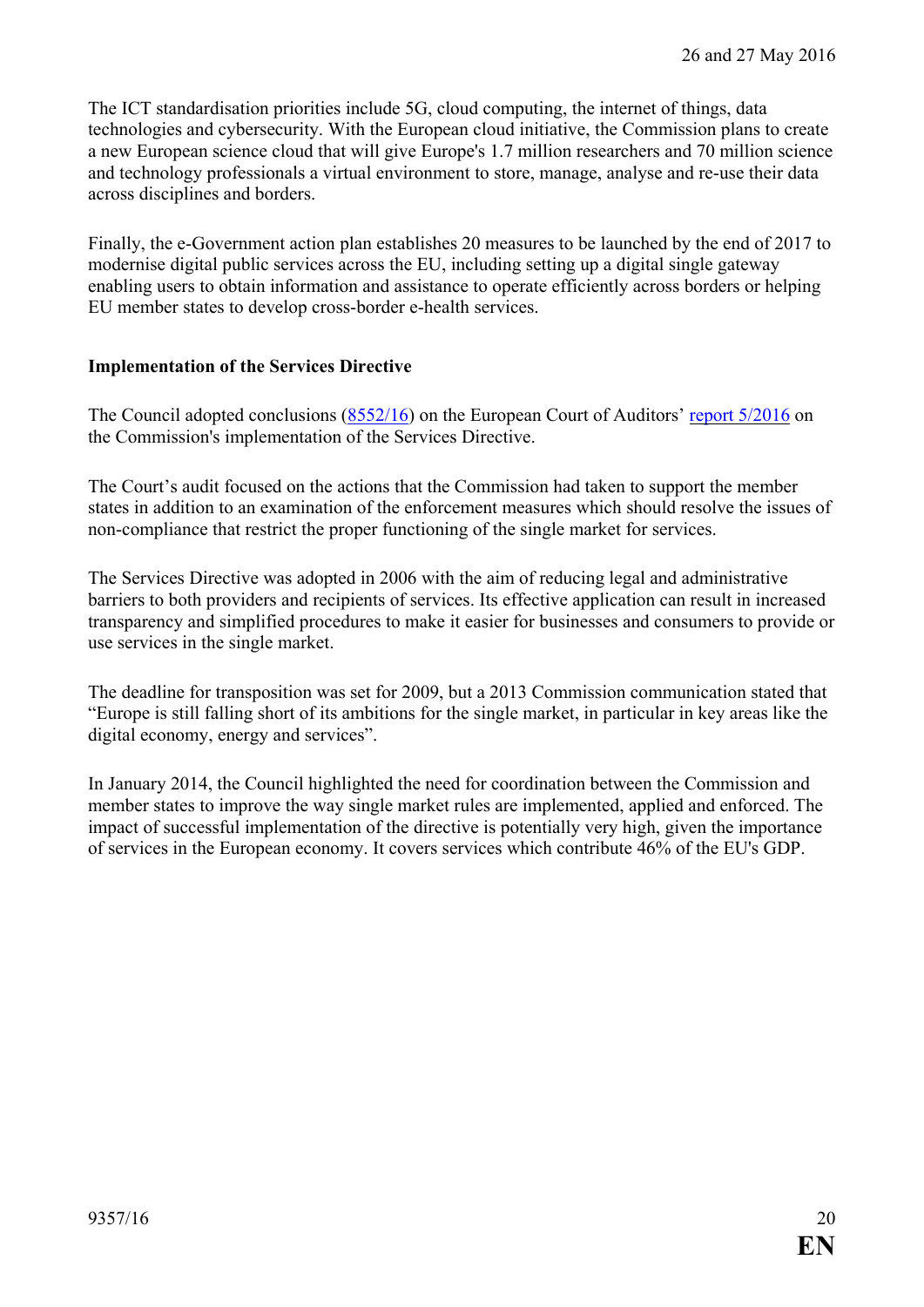## <span id="page-20-0"></span>**Fertilisers**

The Council decided not to oppose the adoption by the Commission of a regulation amending [regulation 2003/2003](http://eur-lex.europa.eu/legal-content/EN/TXT/?uri=OJ:L:2003:304:TOC) relating to fertilisers for the purposes of adapting annexes I and IV [\(8438/16](http://data.consilium.europa.eu/doc/document/ST-8438-2016-INIT/en/pdf) and [8438/16 ADD 1\)](http://data.consilium.europa.eu/doc/document/ST-8438-2016-ADD-1/en/pdf).

The Commission regulation is subject to the regulatory procedure with scrutiny. This means that now that the Council has given its consent the Commission may adopt it unless the European Parliament objects.

## **INTELLECTUAL PROPERTY**

#### <span id="page-20-1"></span>**Trade secrets protection**

The Council adopted a [directive setting out rules for the protection of trade secrets and confidential](http://data.consilium.europa.eu/doc/document/PE-76-2015-INIT/en/pdf)  [information of EU companies.](http://data.consilium.europa.eu/doc/document/PE-76-2015-INIT/en/pdf)

The directive, which lays down common measures against the unlawful acquisition, use and disclosure of trade secrets, aims at ensuring a smooth functioning internal market.

It is also intended to have a deterrent effect against the illegal disclosure of trade secrets, without undermining fundamental rights and freedoms or the public interest, such as public safety, consumer protection, public health, environmental protection and mobility of workers.

[For more information see](http://www.consilium.europa.eu/en/press/press-releases/2016/05/27-trade-secrets-new-directive/) the press release

### **JUSTICE**

#### <span id="page-20-2"></span>**Recognition and enforcement of judgments in civil and commercial matters**

The Council adopted a Decision [\(8814/16\)](http://data.consilium.europa.eu/doc/document/ST-8814-2016-INIT/en/pdf) authorising the opening of negotiations on a Convention on the recognition and enforcement of judgments in civil and commercial matters (the Judgments Convention) in the framework of the Hague Conference on Private International Law.

Negotiations on the proposed Judgments Convention will formally start in a special commission of the Hague Conference on 1 June 2016.